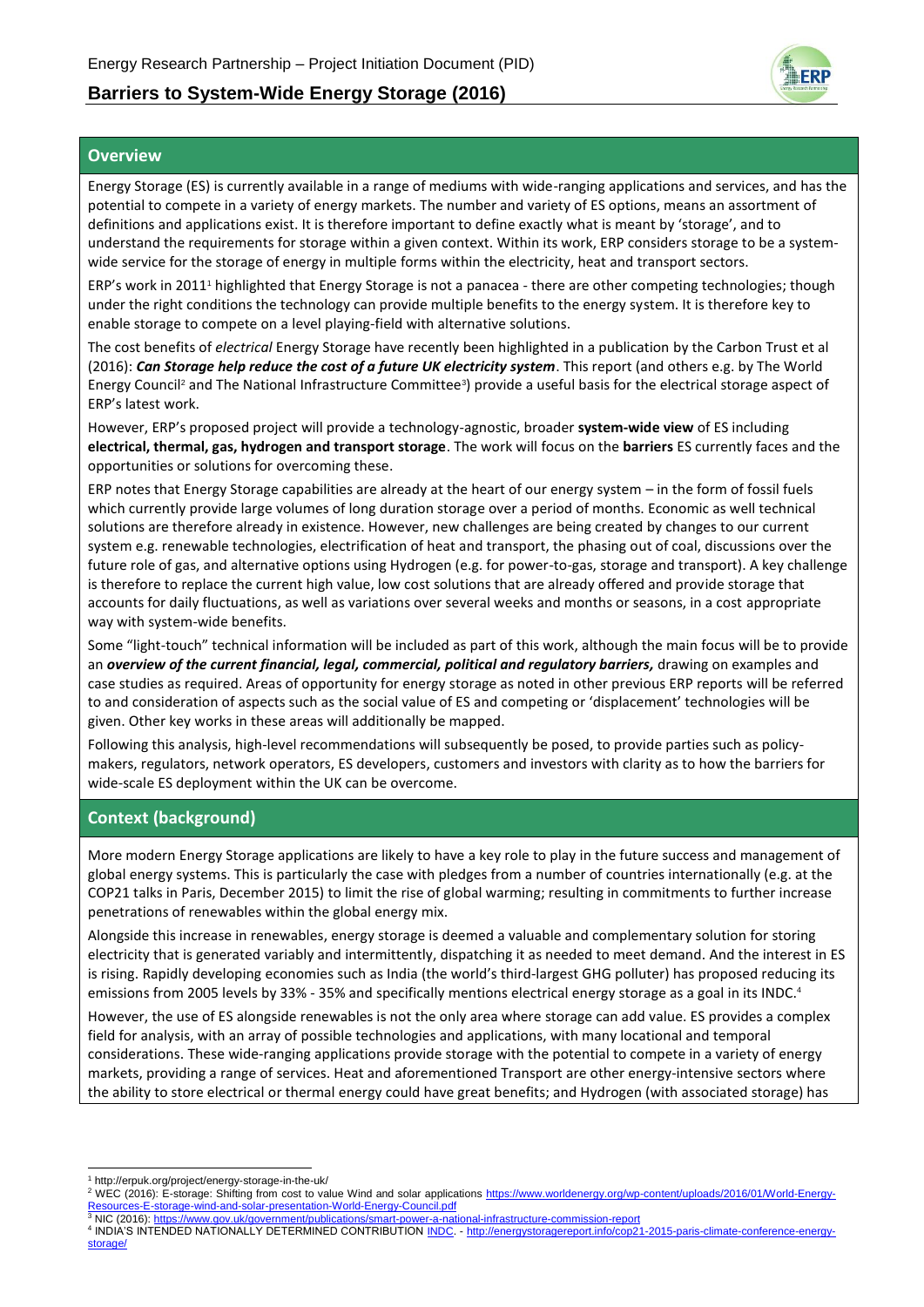

potential as a vector with multi-sector benefits too.

In relation to **electrical storage** - in 2013, the UK Government identified this as one of its "eight great technologies", 5 anticipated to propel the UK to future growth in light of their potential to save money and reduce emissions. Yet despite actions such as these - according to some sources<sup>6</sup>, the UK is behind other countries in its adoption of this type of storage. Manufacturers such as GE are additionally signing major Energy Storage deals outside of the UK (for example in the US -case study California's Imperial Valley).<sup>7</sup> According to National Grid's Future Energy Scenario (2015), one of the main challenges facing storage for grid applications is *"the absence of a regulatory definition…Electricity storage is not recognised explicitly in EU legislation and is therefore treated as a subset of power generation. This legal uncertainty has implications for ownership and operation, and therefore business models for storage."*

In term of **gas storage** – the UK is currently in an import-heavy situation. If there is to be a continued role for gas in the heat and power sectors then storage levels and facilities, plus how they are valued, need to be considered. Hydrogen in the form of power-to-gas provides an alternative solution which could lower the reliance on gas storage although issues to be overcome include some infrastructure upgrades and the blending mix allowance of hydrogen levels in the UK's existing gas pipes.

**Thermal storage** is an area of increasing interest with heat being an energy-intensive sector with decarbonisation requirements. Additionally, improving nation-wide areas of fuel poverty is a key area of focus. Thermal storage can provide opportunities for improvements in both these ways, however challenges for uptake exist. The impacts of removing hot water tanks, replaced by condensing boilers - with greater efficiencies but a loss domestic storage – requires consideration.

And finally, in the **transport sector** – predicted levels of electrification impacts both the requirement and opportunities for storage. EV charging will require grid electricity but could also offer grid services and assistance with charging in the form of battery storage in return. Hydrogen again has potential for storage in transport and could impact the levels (and associated impacts) of EV uptake. However the required development of advanced higher energy density storage methods, plus costs, are challenges to be overcome.

Some excellent R&D, innovation and demonstration activities exist within the UK energy storage arena, with a nonexhaustive selection of these from the above storage areas listed as examples below:

### **Electrical Storage:**

- DECC's Innovation Support Programme and projects undertaken by the Low Carbon Network Fund's (LCNF) e.g. UK Power Network's Smarter Network Storage project
- [Highview Power Storage,](http://www.highview-power.com/) who were awarded funding from DECC to build a 5MW Liquid Air (LAES) precommercial technology demonstrator
- [Moixa Technology](http://www.moixatechnology.com/)  an energy storage system for homes and offices, and [EVEREST](http://www.c-e-int.com/pages/everest_237745.cfm) (Electric Vehicle Embedded Renewable Energy Storage and Transmission) – which demonstrates the viability of using energy storage to support electricity distribution networks, the integration of renewable generation and the rapid charging of electric cars; both DECC-funded.
- [The Birmingham Centres for Energy Storage \(BCES\)](http://www.birmingham.ac.uk/research/activity/energy/research/centre-energy-storage/index.aspx) established in 2013 with funding from Industry and EPSRC
- [The Thames Valley Vision](http://www.all-energy.co.uk/__novadocuments/86693?v=635673060141670000) (SSE) an[d The Gigha Battery Project](http://www.communityenergyscotland.org.uk/gigha-battery-overview.asp) Community Energy / Distribution / Low Voltage level Storage

#### **Non-electrical storage:**

- [SunAmp](http://sunamp.co.uk/) a renewable energy store for hot water and heating (**Thermal Storage**)
- [ITM's Hydrogen Refuelling Station](http://www.autoblog.com/2015/09/23/itm-launches-wind-hydrogen-station-in-uk/) (**Transport**) which consists of a 225kW wind turbine coupled directly to an electrolyser, 220kg of hydrogen storage, a hydrogen dispensing unit and a 30kW fuel cell system capable of providing backup power generation for nearby buildings.
- The ETI have recently published a report on [The role of hydrogen storage in a clean responsive power system](http://www.eti.co.uk/wp-content/uploads/2015/05/3380-ETI-Hydrogen-Insights-paper.pdf) and provide an assessment of the potential of using salt caverns, traditionally used to store natural gas.
- [Gateway storage](http://www.gatewaystorage.co.uk/) plans to develop storage caverns in a natural salt structure below the seabed to enable gas to be delivered, stored and then returned to the UK's national transmission system.

-

<sup>5</sup>[https://www.gov.uk/government/uploads/system/uploads/attachment\\_data/file/249255/eight\\_great\\_technologies\\_overall\\_infographic.pd](https://www.gov.uk/government/uploads/system/uploads/attachment_data/file/249255/eight_great_technologies_overall_infographic.pdf) [f](https://www.gov.uk/government/uploads/system/uploads/attachment_data/file/249255/eight_great_technologies_overall_infographic.pdf)

<http://www.electricitystorage.co.uk/policy-and-issues>

<sup>7</sup> <https://www.genewsroom.com/press-releases/ge-signs-its-largest-battery-energy-storage-deal-date-281520>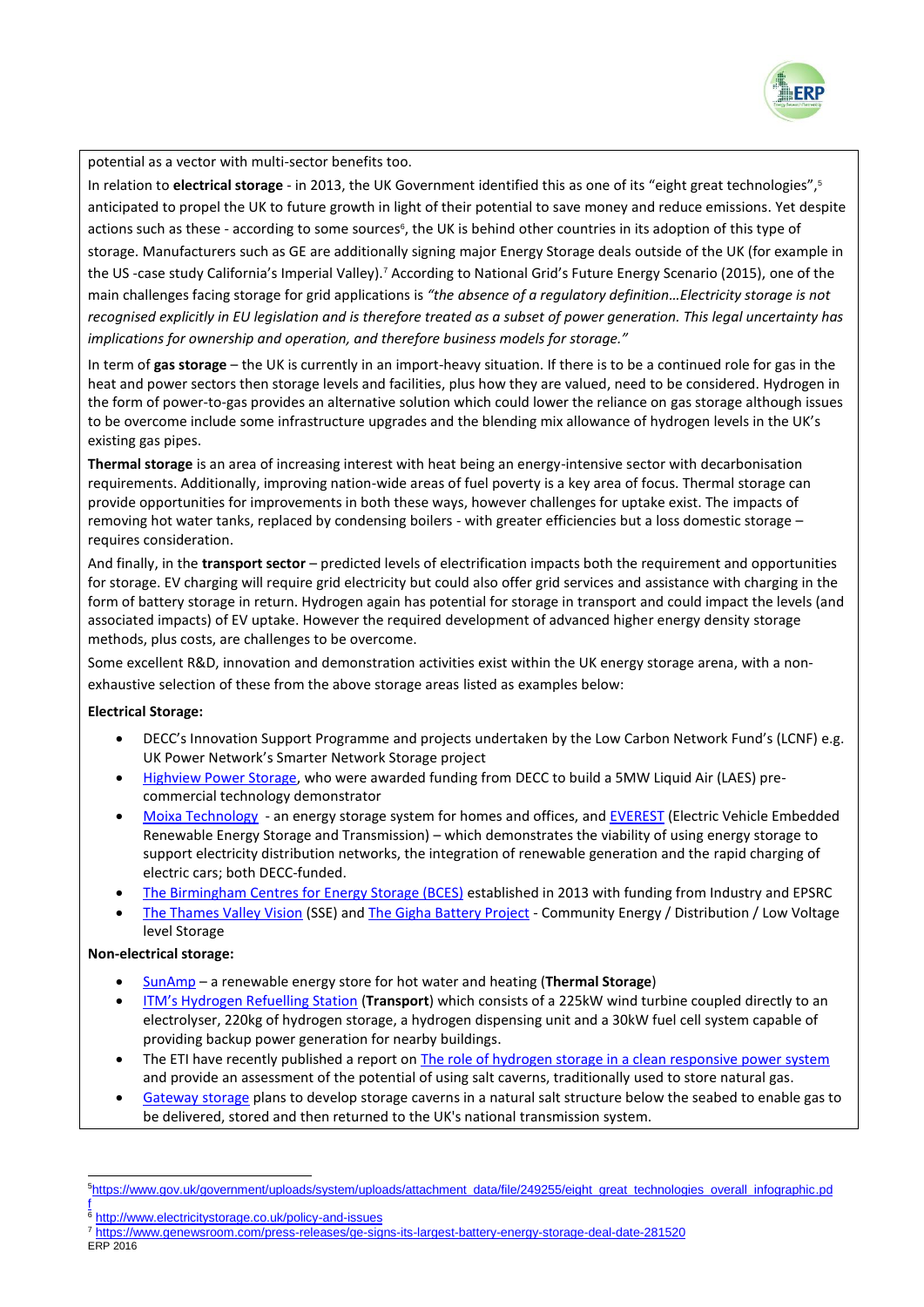

## **Aims & objectives (these are likely to be updated as the project progresses)**

ERP's work on Energy Storage (2016) will provide a system-wide overview of the current **financial, legal, political, commercial and regulatory** challenges for Energy Storage deployment to 2030 with a "light-touch" focus on the technical challenges.

The work will begin looking at the whole system need for ES and potentially competing technologies before moving ahead to:

- 1. Identify system-wide barriers to Energy Storage & possible ways to overcome them
- 2. Provide clarity for: policy-makers, regulators, network operators, customers, investors & ES developers (tech & supply chain developers) to:
- 3. Where appropriate, help catalyse & mobilise an ES supply chain of value to the UK, stimulating investment. This will be achieved by enabling collaboration of the parties and actors that are key to the system-wide development and deployment of Energy Storage and by presenting a range of energy storage examples.

In relation to step 1, an 'inputs and scoping' workshop was held in April 2016 to facilitate discussion amongst attendees and representatives from across the energy system, and to gather first-hand knowledge and experience of the barriers faced. In addition to interviews with relevant contacts from the wider energy community, the workshop has helped to inform ERP's project work and the examples or case studies referred to.

Following the above analysis, ERP's project will highlight significant barriers identified and put forward recommendations for how energy storage applications may be enabled and utilised across the UK.

### **ERP contribution**

ERP's role is to consider and propose a variety of solutions to help identify barriers to the successful deployment of Energy Storage across the UK. Given its range of members, many of whom have a keen interest in Energy Storage. ERP is well placed to consider these issues and where possible, recommend and propose possible solutions.

It is the intention that this work (Energy Storage 2016) draws on a number of previous ERP reports that have highlighted the potential role for storage within their topic areas; with a view to investigating and further developing these. Previous work undertaken by the ERP of main relevance to this project work are: Hydrogen, Transport, Cities, Smart Energy, Managing Flexibility, Community Energy and ERP's previous work on Energy Storage (2011).

The 2011 work considered the opportunities for (mainly electrical) Energy Storage, as well as the nature and scale of some of the associated challenges. The 2016 work will provide a more up to date assessment of the challenges for Energy Storage at a system-wide level, with a focus on the financial, legal, political, commercial and regulatory barriers to deployment, plus recommendations for how to overcome them.

## **Output and Key Deliverables**

It is anticipated that the following documents will be produced following this project work:

- 1. A full report
- 2. An executive summary
- 3. A one-page 'elevator pitch'
- 4. A supporting powerpoint pack providing an overview of the project work/key messages

Additionally and as noted above, 1-2 workshops may be held (at the start and end of the project) to i) inform the project work and ii) help disseminate its findings.

### **Project Impact**

A key impact of this work is to help inform or 'sense-check' DECC & Ofgem's Call for Evidence on Energy Storage. The work will also provide clarity for policy-makers, regulators, network operators, customers, investors & ES developers to (where appropriate) help catalyse & mobilise an ES supply chain of value to the UK, stimulating investment.

This will be achieved by enabling collaboration of the parties and actors that are key to the system-wide development and deployment of Energy Storage and by presenting a range of energy storage examples.